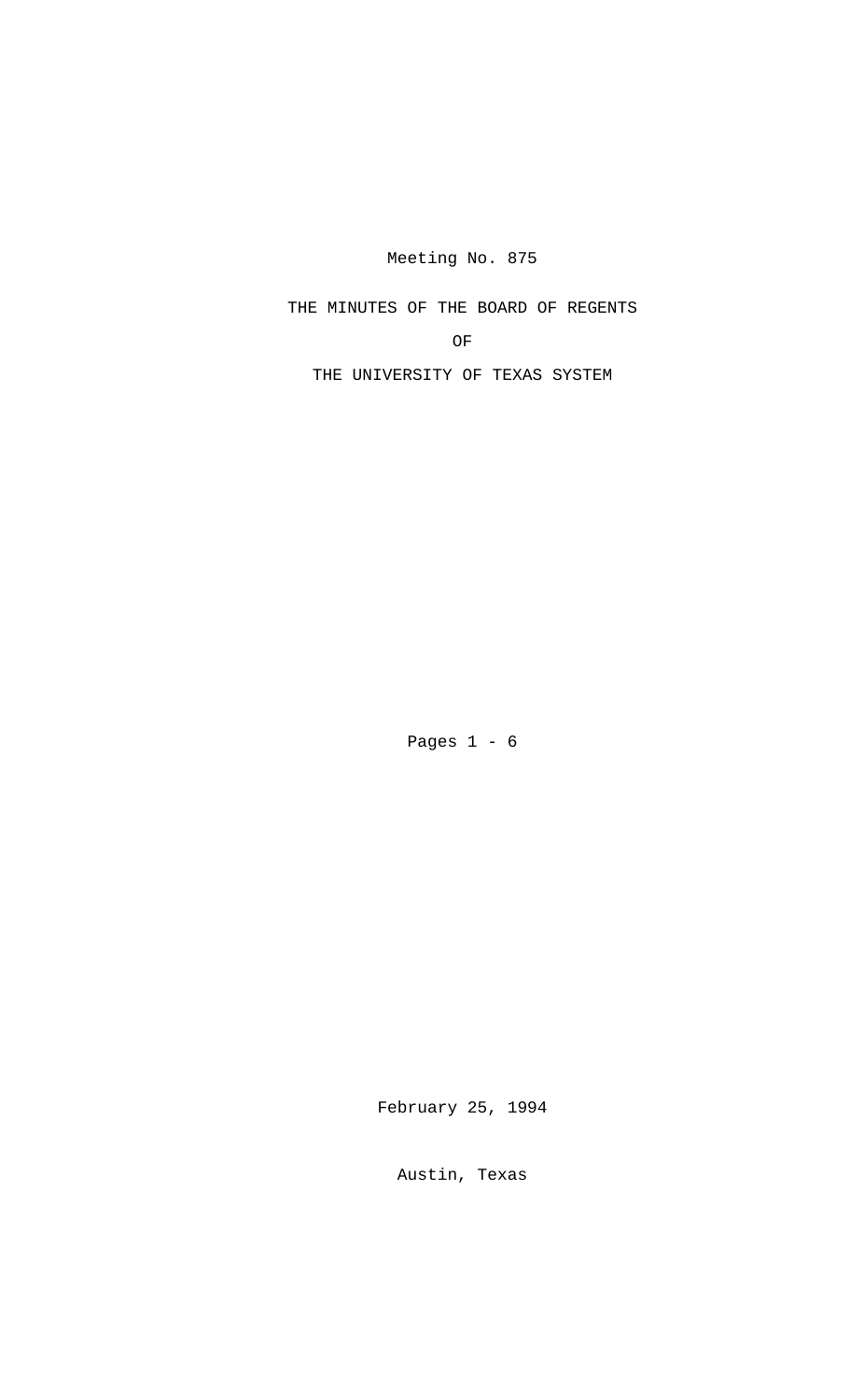## MEETING NO. 875

FRIDAY, FEBRUARY 25, 1994.--The members of the Board of Regents of The University of Texas System convened at 11:30 a.m. on Friday, February 25, 1994, in the Regents' Meeting Room on the ninth floor of Ashbel Smith Hall in Austin, Texas, with the following in attendance:

ATTENDANCE.--

Present Absent Chairman Rapoport, presiding<br>Vice-Chairman Temple \*Regent Holmes Vice-Chairman Temple Vice-Chairman Lebermann Regent Hicks Regent Loeffler Regent Ramirez Regent Smiley

Executive Secretary Dilly

 Chancellor Cunningham Executive Vice Chancellor Duncan

In accordance with a notice being duly posted with the Secretary of State and there being a quorum present, Chairman Rapoport called the emergency special meeting to order. Chairman Rapoport announced that the only matter to come before the Board this morning was the consideration of a revised conference alignment for the Men's and Women's Intercollegiate Athletics programs at The University of Texas at Austin.

U. T. Austin: Acceptance of Invitation from Big Eight Conference to Become a Member of that Athletic Conference and Authorization for the Chancellor and President of U. T. Austin to Negotiate and Finalize Terms and Conditions of Such Membership.--Chairman Rapoport called on Chancellor Cunningham to begin the review of the matter before the Board, and Chancellor Cunningham made the following statement:

Statement by Chancellor Cunningham

 I open our session this morning with some comments which are designed to place the matter before us in perspective.

 The immediate situation that we are addressing today began when the Southeastern Conference withdrew from the College Football Association television package.

\*Regents Cruikshank and Holmes were excused because of prior business commitments.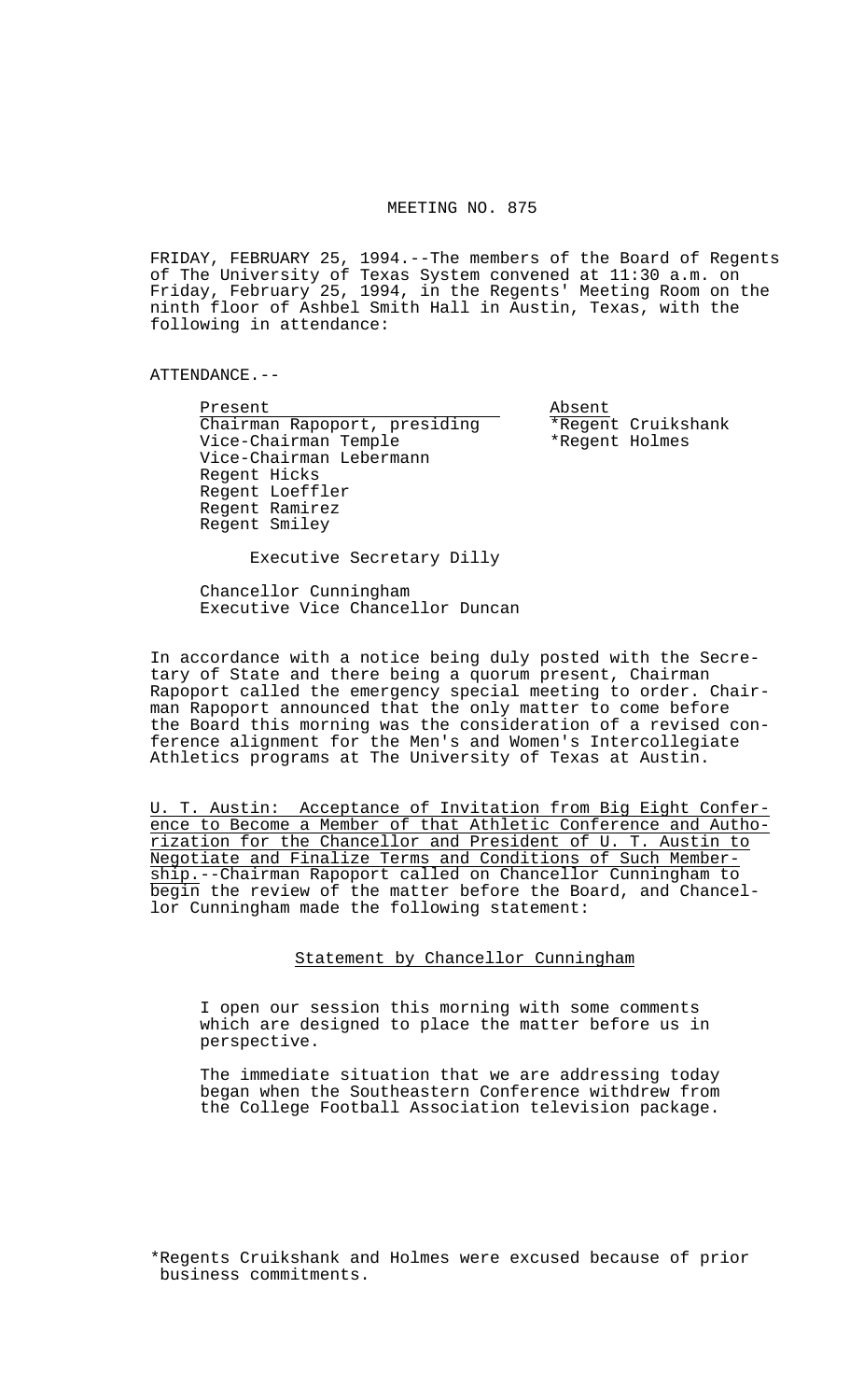Two conferences, the Southwest Conference and the Big Eight Conference, collaborated on the development of a television contract. In a sense, it could be characterized as a "mini-CFA package."

 This alternative was not viable because the television contract that was proposed by ABC and ESPN did not approach acceptability.

 A number of alternatives were examined. These included:

- a. Number one -- do nothing.
- b. Number two -- go alone to another conference.
- c. Number three -- accept an invitation from the Big Eight to join it, along with three other Southwest Conference universities.

 Before I ask President Berdahl to review the action that is being proposed today, I would like to remind the Board of Regents that The University of Texas has been concerned about the long-term viability of the Southwest Conference for many years.

 Many of you will recall that on August 24, 1990, President William Mobley of Texas A&M University and I issued a joint press release that indicated that while the Southwest Conference has "a long and rich tradition of vigorous competition," it "cannot be a viable organization unless several changes are made."

These changes included:

- a. An improvement in fan support throughout the Conference.
- b. The development of a more competitive environment throughout the Conference for women's athletics.

 I regret that since that press release was issued, average attendance at Southwest Conference football games has gone from 39,352 in 1991 to 35,553 in 1993. If one removes U. T. and A&M from the equation, the decrease in average attendance has been even more dramatic -- going from 30,400 to 26,698. The data is similar for basketball.

 In addition, I am sorry to report to you today that the Southwest Conference had made only limited progress in strengthening women's athletics programs.

 All of these conditions are regrettable. The history and tradition of the Southwest Conference is interwoven with the very fabric of our state and our lives. A change is both sad and painful. Nevertheless, in this case, change is inevitable.

 I now introduce to you Dr. Robert Berdahl, President of The University of Texas at Austin, who will expand on these matters and offer a recommendation which has my complete support.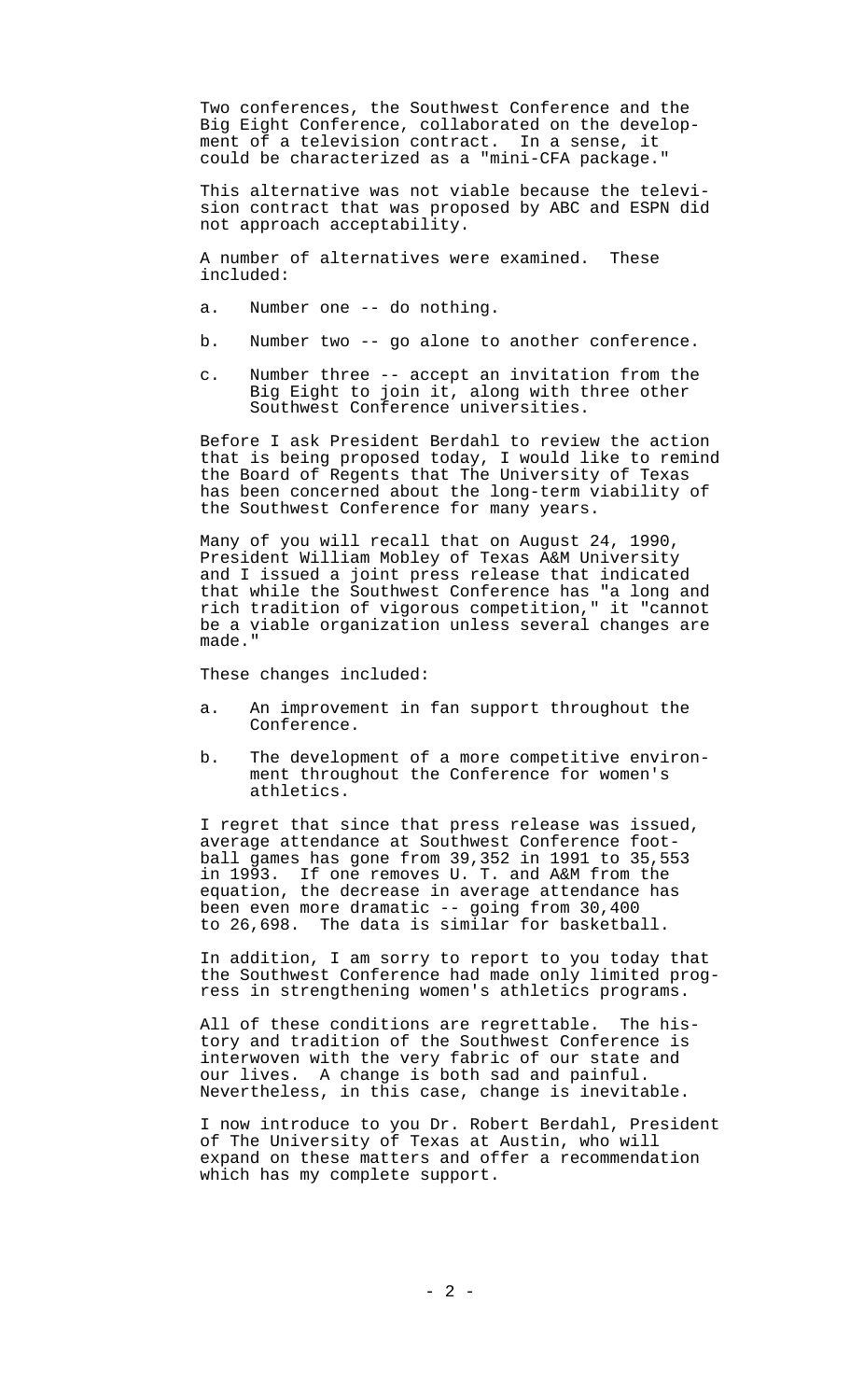Dr. Robert Berdahl, President of U. T. Austin, presented the following statement:

## Statement by President Berdahl

 Chairman Rapoport, members of the Board of Regents, Chancellor Cunningham.

 The University of Texas at Austin has had a long and proud relationship with the institutions of the Southwest Conference. Seventy-nine years of tradition hold a great deal of meaning for everyone involved. There are bonds of memory and emotion, and sentimental attachments that are quite deep, and human nature wants them to continue.

 I would like them to continue. I think everyone here would like for them to continue.

 I think we would all like to see a strong, vibrant, nationally competitive and healthy Southwest Conference. Unquestionably, that would be preferable to the disappointment caused by breaking up the relationship.

 There has been no rush forward on our part to leave the Southwest Conference. There have been only difficult conversations about whether we must consider the option that is before us. And we must.

 If the Southwest Conference were healthy there would be no such talk.

But the reality is different.

 For several years, predating my time here, a widespread realization that the Southwest Conference was growing weaker had caused speculation about its ability to survive.

 Four years ago, well before I arrived, the speculation had reached such proportions that a recommitment to the SWC was made by The University of Texas at Austin and Texas A&M to bolster flagging support for staying in the Conference.

 At that time, several essential changes were identified that would need to be brought about if the Conference hoped to regain its health.

 Attendance was the leading cause of concern. Uneven and unsupportive attendance figures were a cardinal sign of the SWC's weakness. As measured by average attendance in 1992 and 1993, among the eight major conferences, the SWC ranked seventh. I don't need to dwell on the figures. They are well-known.

 The University of Texas at Austin has been invited to join the Big Eight Conference. Their invitation is one that we have considered carefully and find attractive for a number of reasons.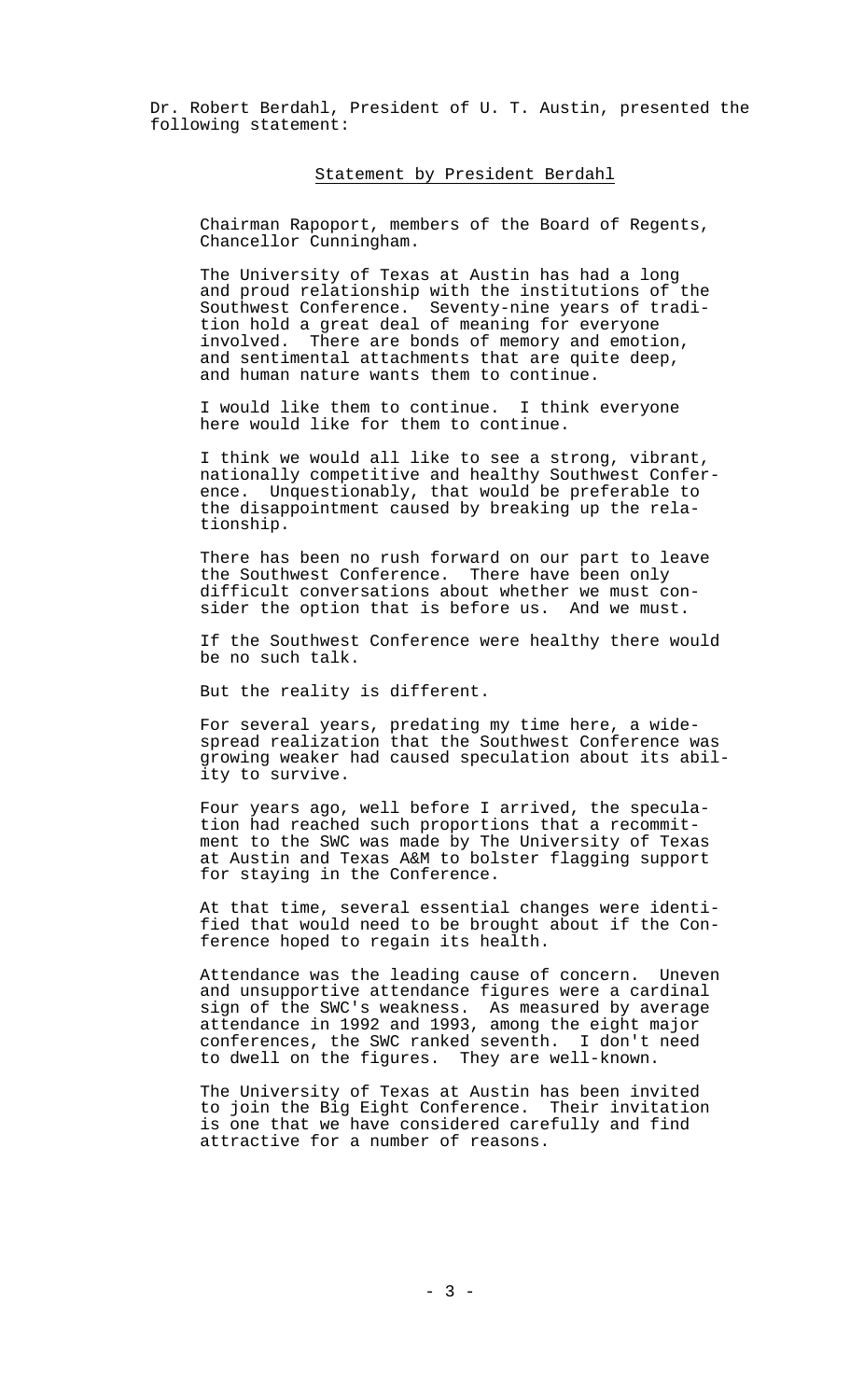First, The University of Texas at Austin has not been invited alone. The attractive nature of the invitation is that it keeps half of the SWC essentially intact. It allows us to continue the traditions that we would continue with every Southwest Conference school if we could. The Big Eight's invitation to Texas A&M, Texas Tech, and Baylor makes it an appealing invitation for us. We choose not to go out on our own. The Big Eight has indicated that their invitation is good only if all four institutions go together.

 Second, the invitation is attractive because it makes geographic sense. The enlarged Big Eight Conference would put The University of Texas at Austin in competition with major institutions outside of Texas but within reasonable proximity.

 Third, in reviewing the SWC and its potential for the future, we could not ignore the issue of revenue as we look at the future of U. T. and the cost of maintaining first-rate athletic programs with increases in women's athletics. The Big Eight invitation offers us a chance to fund those imperatives.

 Fourth, the invitation to join the Big Eight comes from a group of major public institutions of comparable size and strength. Five of the eight institutions are members of the Association of American Universities, as is U. T. Austin.

 In summary, as we review the whole question of whether to accept the Big Eight's invitation, four issues stand out:

- 1. Half of the Southwest Conference would go together, preserving as much tradition as we can
- 2. The geographic orientation is reasonable
- 3. The potential revenue matches more closely the institutional imperatives we face, and
- 4. The size and strength of the institutions are comparable.

 For those reasons I recommend that you accept the invitation to join the Big Eight Conference.

 Let me close with this note. This is an institutional decision. No one has made it for us, and nothing forces you to consider it nor to decide it. We must be guided only by our sense of responsibility to do what is best for our students, studentathletes, coaches, fans, and supporters throughout Texas.

Thank you.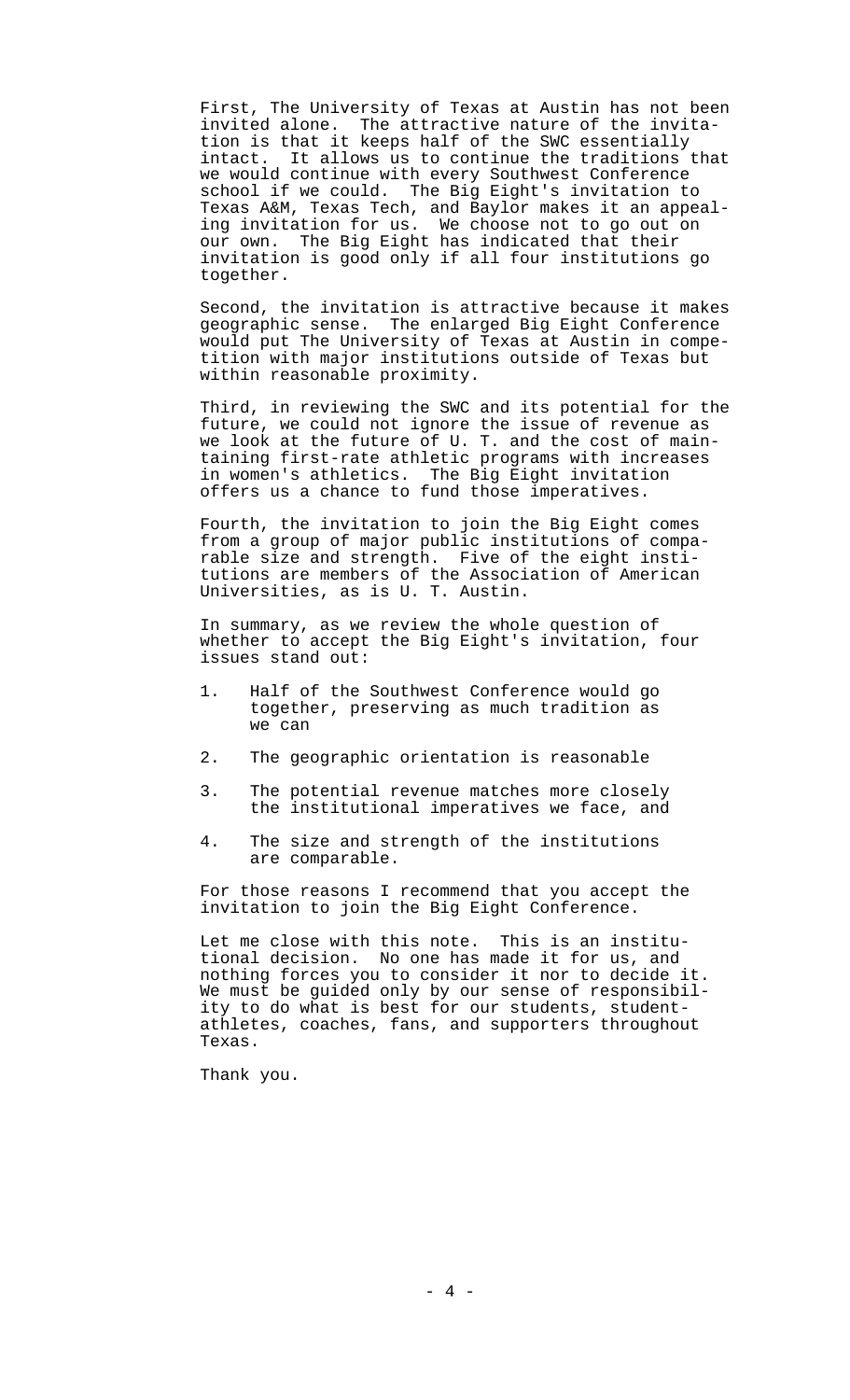In response to Chairman Rapoport's inquiry as to whether any member of the Board wished to comment on the matter before the Board, the following comments were made:

Regent Hicks: Prior to and following my appointment to the Board of Regents, I received calls from alumni expressing a widespread belief that the Southwest Conference has for quite some time ceased serving U. T. Austin. I remind you that we are here for education but athletics are important. We need money from alumni and we need money for the support of education. We have to do something, and I believe that the Chancellor and President Berdahl have done a fine job related to this situation.

Regent Ramirez: I agree with what has been said. The time has come to consider what is in the best interests of U. T. Austin.

| Vice-Chairman Temple:                                |  |  |  |  |  |  | It is time for us to move on. |  |
|------------------------------------------------------|--|--|--|--|--|--|-------------------------------|--|
| Vice-Chairman Lebermann: I have no further comments. |  |  |  |  |  |  |                               |  |

Regent Smiley: Thirty years ago, as I was preparing to go to a university, it was important for me to be a part of the Southwest Conference. A change is sad but for all the reasons that have been set out I believe it is in the best interests of U. T. Austin to move forward.

In summary, Chairman Rapoport stated that a decision to join the Big Eight Conference would not only be a move forward for U. T. Austin but for the State of Texas. He noted that membership in the Big Eight Conference would enhance the University's national exposure as it continues its long-standing tradition of high quality competition in the full range of men's and women's sports.

In response to Chairman Rapoport's inquiry as to whether there was any action from the floor as a result of the discussion of the matter before the Board, Regent Loeffler stated that it was an honor to present the motion for this special meeting. Before making the motion, Regent Loeffler noted that he wanted to expand briefly on the comments expressed by Regent Smiley. In looking back on the legacy of the Southwest Conference, Mr. Loeffler recalled being a member of Darrell Royal's football team at U. T. Austin and stated that his admission to the University was based upon a football scholarship. Regent Loeffler stated that this event established the foundation to be a member of this Board of Regents and the other experiences that he has been blessed with in his life. Mr. Loeffler noted that he had a bit of sadness and remorse but the time had come to accept the reality that the Southwest Conference, as it has been constituted, is no longer a viable organization for athletic competition at the level at which U. T. Austin is committed.

 $-5 -$